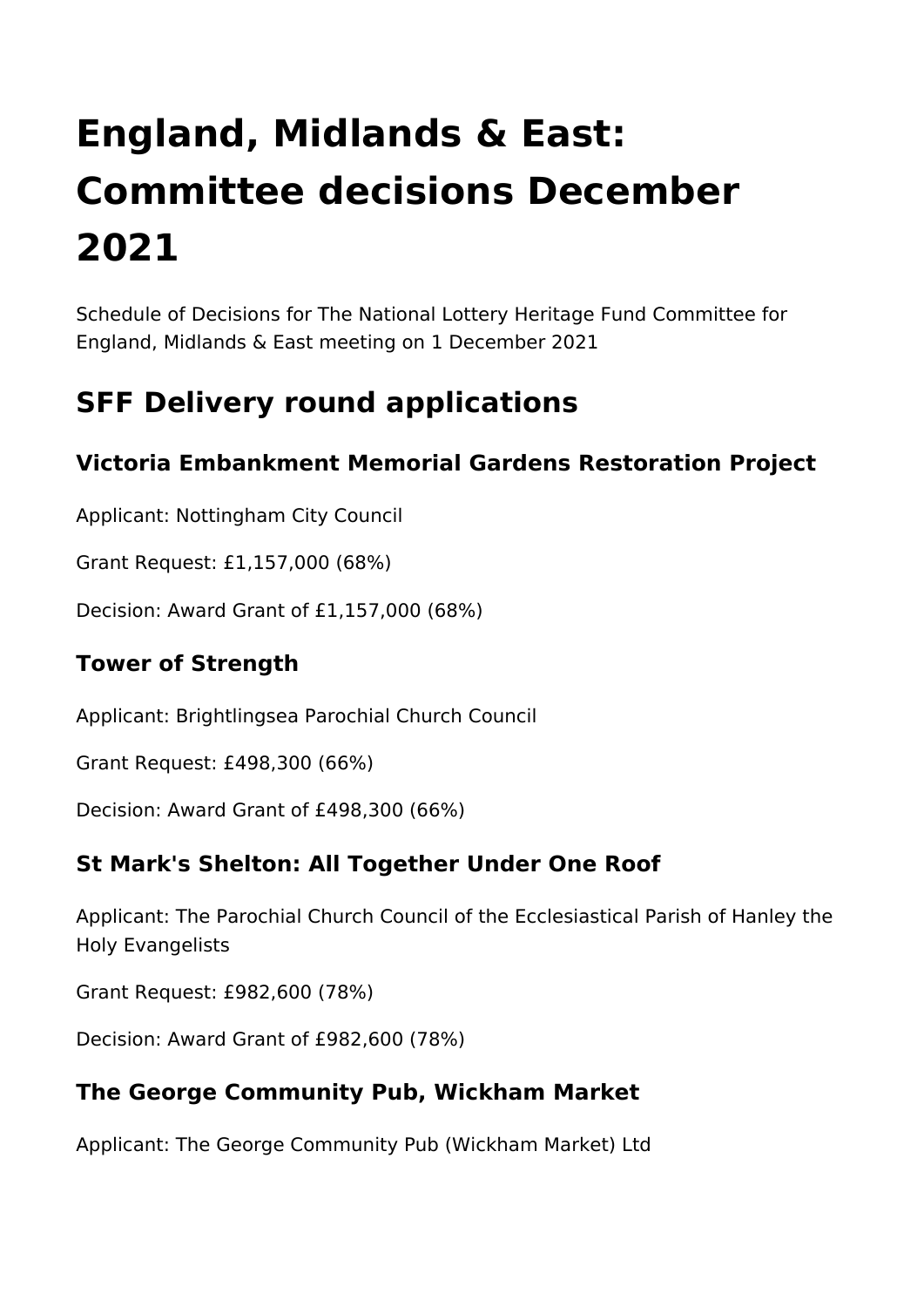Grant Request: £988,200 (64%)

Decision: Award Grant of £988,200 (64%)

## **SF4 Delivery round applications**

Project Title: Ipswich Museum – inspiring a new generation

Applicant: Ipswich Borough Council

Grant Request: £4,324,800 (50%)

Decision: Award Grant of £4,324,800 (50%)

## **SFF Development round applications**

## **Martens on the Move: Long-term Strategic Recovery for Pine Martens in Britain**

Applicant: Vincent Wildlife Trust

Grant Request: Development Grant of £93,273 (90%) and potential Delivery Grant of £1,068,028 (79%)

Decision: Development Grant of £93,273 (90%) and potential Delivery Grant of £1,068,028 (79%)

## **Fydell House - Gateway to the Boston's Cultural Quarter**

Applicant: Boston Preservation Trust

Grant Request: Development Grant of £60,000 (51%) and potential Delivery Grant of £486,097 (76%)

Decision: Development Grant of £60,000 (51%) and potential Delivery Grant of £486,097 (76%)

## **Unearthed: Forgotten Histories**

Applicant: Serendipity Artist Movement Ltd

Grant Request: Development Grant of £83,455 (78%) and potential Delivery Grant of £661,670 (87%)